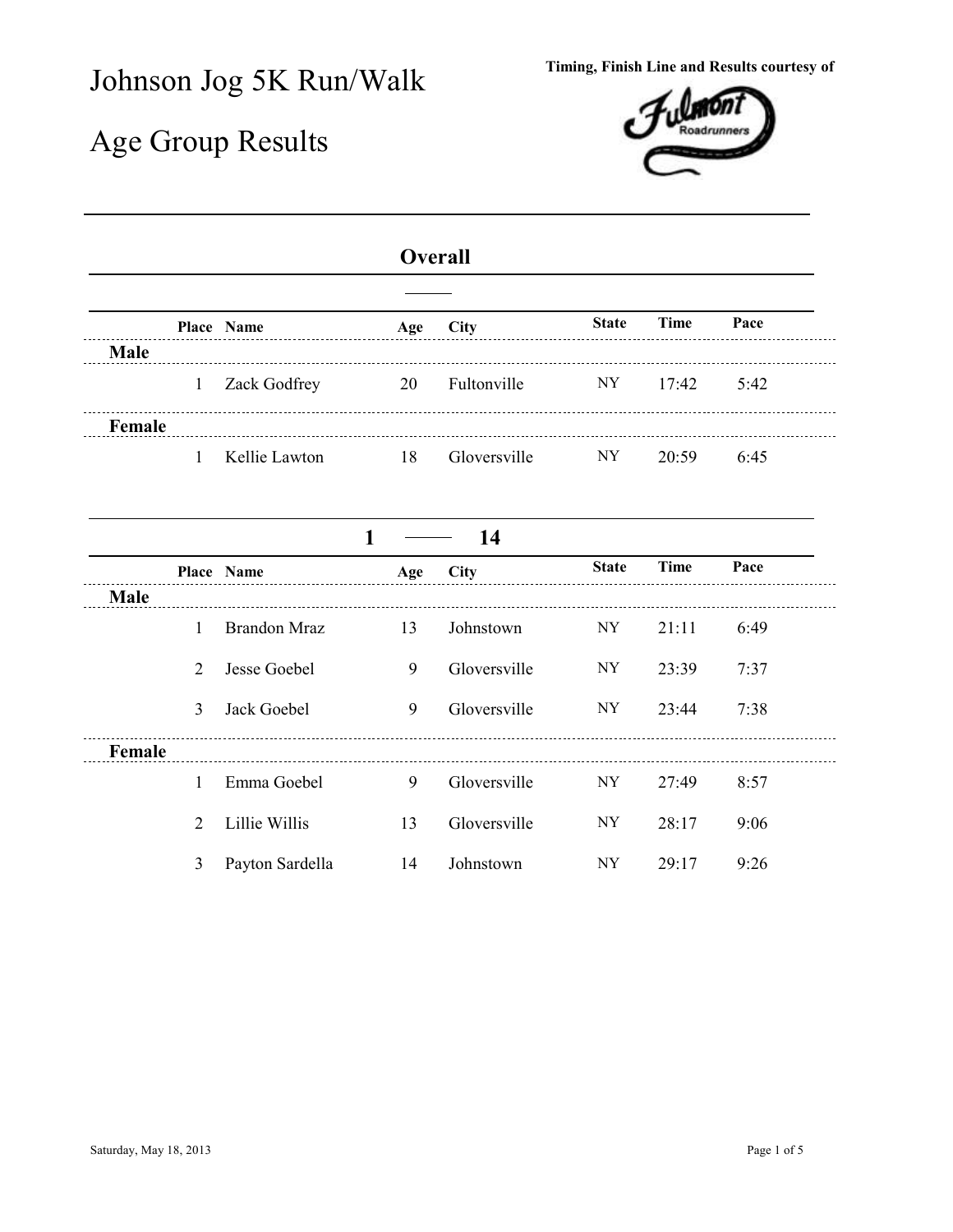|             |                | 15                      |     | 19           |              |             |      |
|-------------|----------------|-------------------------|-----|--------------|--------------|-------------|------|
|             |                | Place Name              | Age | <b>City</b>  | <b>State</b> | <b>Time</b> | Pace |
| <b>Male</b> |                |                         |     |              |              |             |      |
|             | 1              | Eric Brower             | 18  | Gloversville | <b>NY</b>    | 17:57       | 5:47 |
|             | $\overline{2}$ | <b>Brett Schlesier</b>  | 19  | Johnstown    | <b>NY</b>    | 19:35       | 6:18 |
|             | $\overline{3}$ | Valente Brett           | 17  | Clifton Park | <b>NY</b>    | 20:27       | 6:35 |
| Female      |                |                         |     |              |              |             |      |
|             | $\mathbf{1}$   | Courtney Cirillo        | 17  | Johnstown    | <b>NY</b>    | 24:27       | 7:52 |
|             | $\overline{2}$ | Elizabeth Havlicck      | 19  | Johnstown    | NY           | 28:57       | 9:19 |
|             | 3              | Clara Solby             | 15  | Johnstown    | NY           | 30:16       | 9:45 |
|             |                | 20                      |     | 29           |              |             |      |
|             |                | Place Name              | Age | City         | <b>State</b> | <b>Time</b> | Pace |
| Male        |                |                         |     |              |              |             |      |
|             | 1              | Joe Dodd                | 22  | Johnstown    | <b>NY</b>    | 19:38       | 6:19 |
|             | $\overline{2}$ | <b>Travis Bevington</b> | 23  | Johnstown    | <b>NY</b>    | 20:31       | 6:36 |
|             | 3              | Colt Duppen             | 20  | Gloversville | NY           | 21:45       | 7:00 |
| Female      |                |                         |     |              |              |             |      |
|             | 1              | Ellen Robinson          | 25  | Stamford     | <b>CT</b>    | 21:22       | 6:53 |
|             | $\overline{2}$ | Nicole Bullock          | 29  | Johnstown    | NY           | 22:22       | 7:12 |
|             | 3              | Samantha Bielli         | 20  | Gloversville | <b>NY</b>    | 23:18       | 7:30 |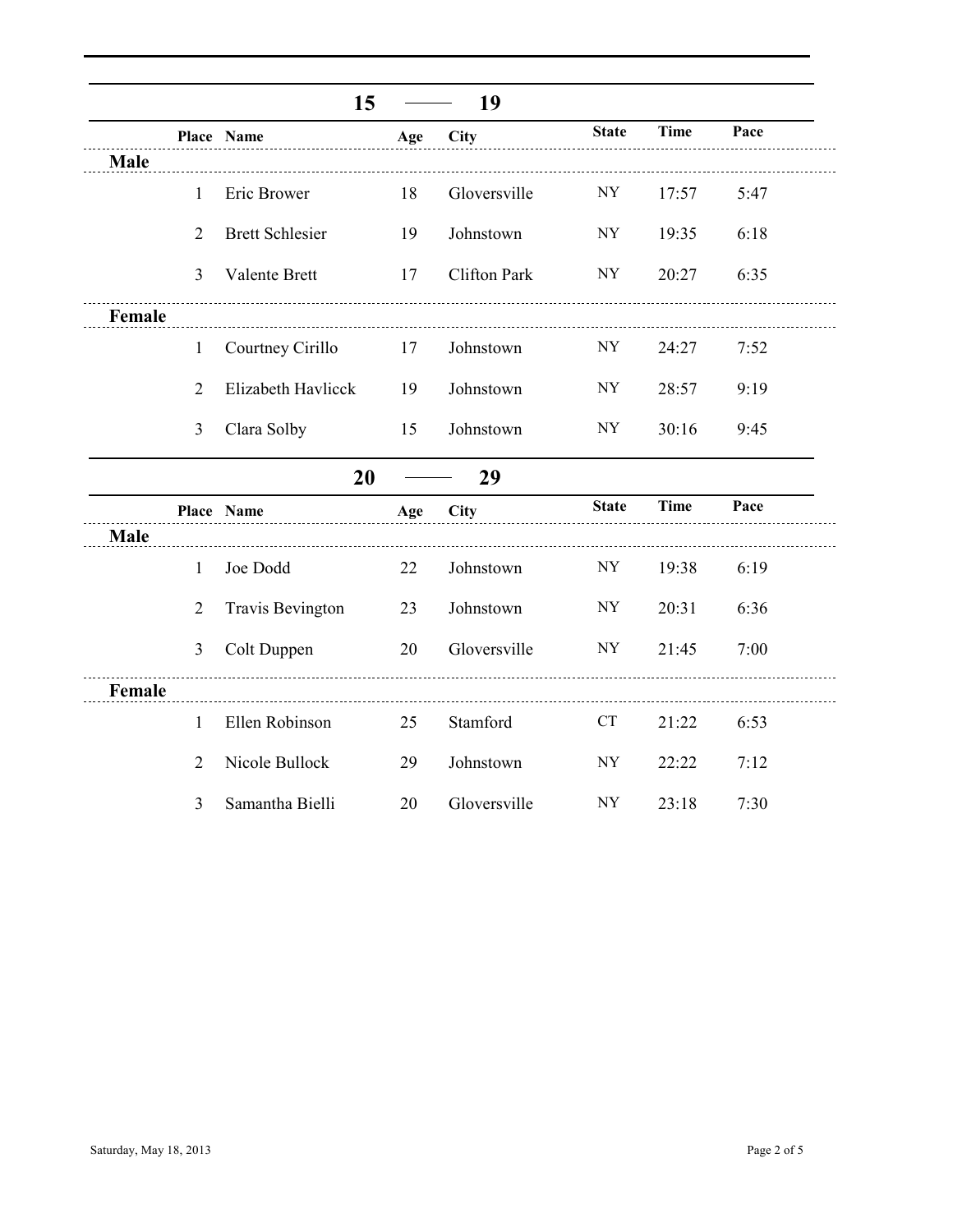|        |                | 30                 |          | 39           |              |             |      |
|--------|----------------|--------------------|----------|--------------|--------------|-------------|------|
|        |                | Place Name         | Age      | <b>City</b>  | <b>State</b> | <b>Time</b> | Pace |
| Male   |                |                    |          |              |              |             |      |
|        | 1              | Paul Panek         | 32       | Gloversville | NY           | 19:19       | 6:13 |
|        | $\overline{2}$ | Ambrose Schaffer   | 30       | Canajoharie  | NY           | 20:10       | 6:30 |
|        | $\overline{3}$ | Matthew Torniainen | 37       | Fultonville  | <b>NY</b>    | 20:16       | 6:31 |
| Female |                |                    |          |              |              |             |      |
|        | 1              | Melanie Robinson   | 39       | Rochester    | <b>NY</b>    | 21:19       | 6:52 |
|        | $\overline{2}$ | Christine Eaton    | 36       | Johnstown    | NY           | 22:27       | 7:14 |
|        | 3              | Rebecca Conley     | 39       | Northville   | NY           | 23:01       | 7:25 |
|        |                | 40                 |          | 49           |              |             |      |
|        |                | Place Name         | Age      | City         | <b>State</b> | <b>Time</b> | Pace |
| Male   |                |                    |          |              |              |             |      |
|        | $\mathbf{1}$   | Raymond Peck       | 48       | Gloversville | NY           | 23:20       | 7:31 |
|        | $\overline{2}$ | Paul Rogers        | 45       | Johnstown    | NY           | 24:11       | 7:47 |
|        | 3              | Jason Smith        | 44       | Broadalbin   | NY           | 24:52       | 8:00 |
| Female |                |                    | <u>.</u> |              |              |             |      |
|        | $\mathbf{1}$   | Penny Tisko        | 44       | Altamont     | NY           | 21:12       | 6:49 |
|        | $\overline{2}$ | Linda Sweetman     | 40       | Johnstown    | NY           | 22:26       | 7:13 |
|        | 3              | Michele Lake       | 41       | Johnstown    | <b>NY</b>    | 24:09       | 7:46 |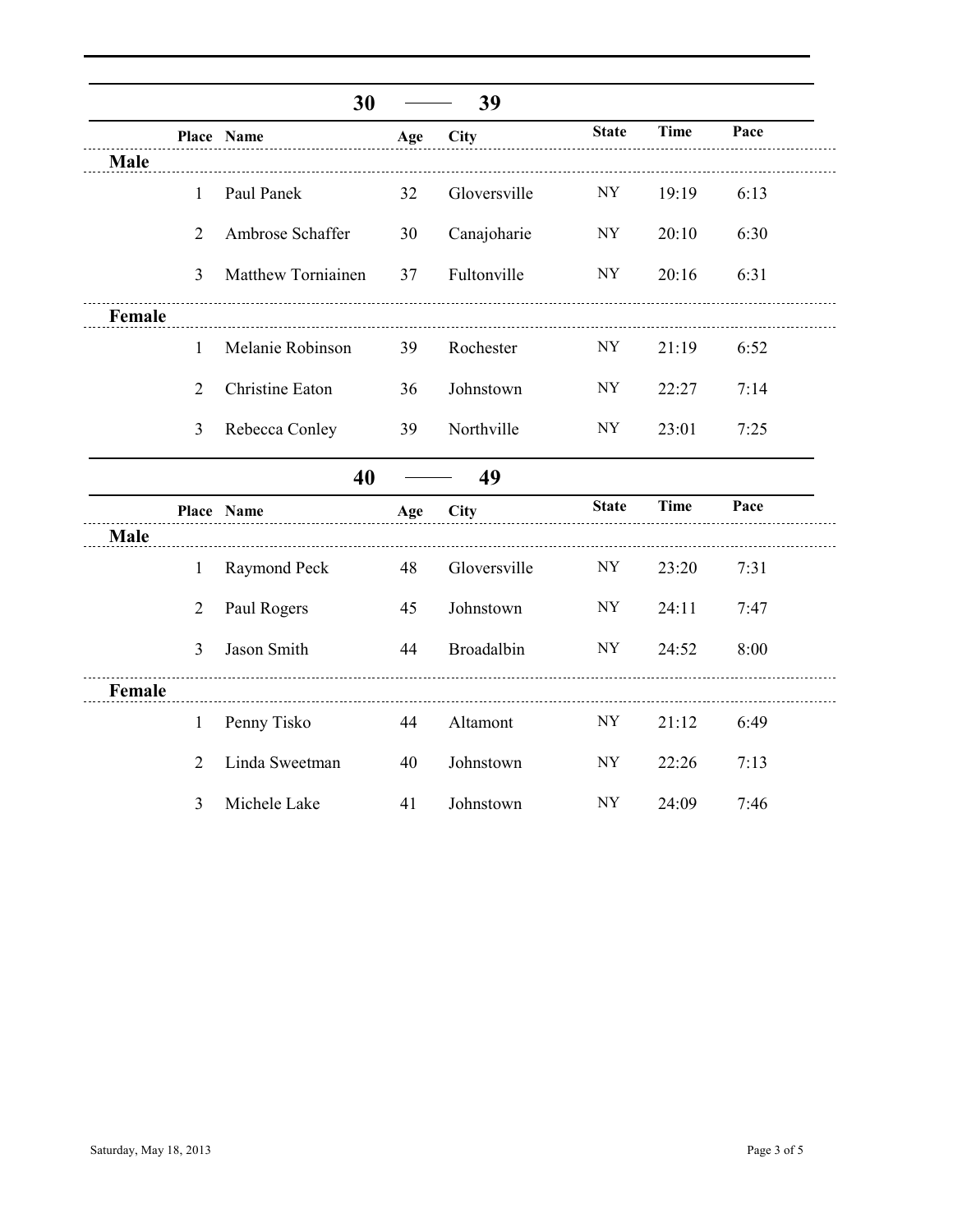|        |                | 50                      |     | 59                  |              |             |       |
|--------|----------------|-------------------------|-----|---------------------|--------------|-------------|-------|
|        |                | Place Name              | Age | <b>City</b>         | <b>State</b> | <b>Time</b> | Pace  |
| Male   |                |                         |     |                     |              |             |       |
|        | 1              | Tom Bielli              | 52  | Gloversville        | <b>NY</b>    | 20:54       | 6:44  |
|        | $\overline{2}$ | Brian K. Collins        | 54  | Guilderland         | <b>NY</b>    | 21:03       | 6:47  |
|        | $\overline{3}$ | <b>Bob Kanarkiewicz</b> | 54  | Delanson            | <b>NY</b>    | 21:20       | 6:52  |
| Female |                |                         |     |                     |              |             |       |
|        | 1              | Danielle Cherniak       | 51  | Cohoes              | <b>NY</b>    | 21:59       | 7:05  |
|        | $\overline{2}$ | Lynne Delesky           | 52  | Caroga Lake         | <b>NY</b>    | 29:01       | 9:20  |
|        | $\overline{3}$ | Joyce Poulin            | 52  | Amsterdam           | <b>NY</b>    | 29:58       | 9:39  |
|        |                | 60                      |     | 69                  |              |             |       |
|        |                | Place Name              | Age | <b>City</b>         | <b>State</b> | <b>Time</b> | Pace  |
| Male   |                |                         |     |                     |              |             |       |
|        | 1              | Dennis Fillmore         | 61  | <b>Ballston Spa</b> | NY           | 21:10       | 6:49  |
|        | $\overline{2}$ | Terry Smith             | 66  | Galway              | <b>NY</b>    | 26:43       | 8:36  |
|        | 3              | <b>Rick Rocco</b>       | 64  | <b>Averill Park</b> | <b>NY</b>    | 27:12       | 8:45  |
| Female |                |                         |     |                     |              |             |       |
|        | $\mathbf{1}$   | <b>Bridget Polidore</b> | 61  | Johnstown           | NY           | 26:08       | 8:25  |
|        | $\overline{2}$ | <b>Sherry Dixon</b>     | 66  | Mayfield            | NY           | 33:35       | 10:49 |
|        | 3              | Marilyn Fairman         | 66  | Johnstown           | ${\rm NY}$   | 38:22       | 12:21 |